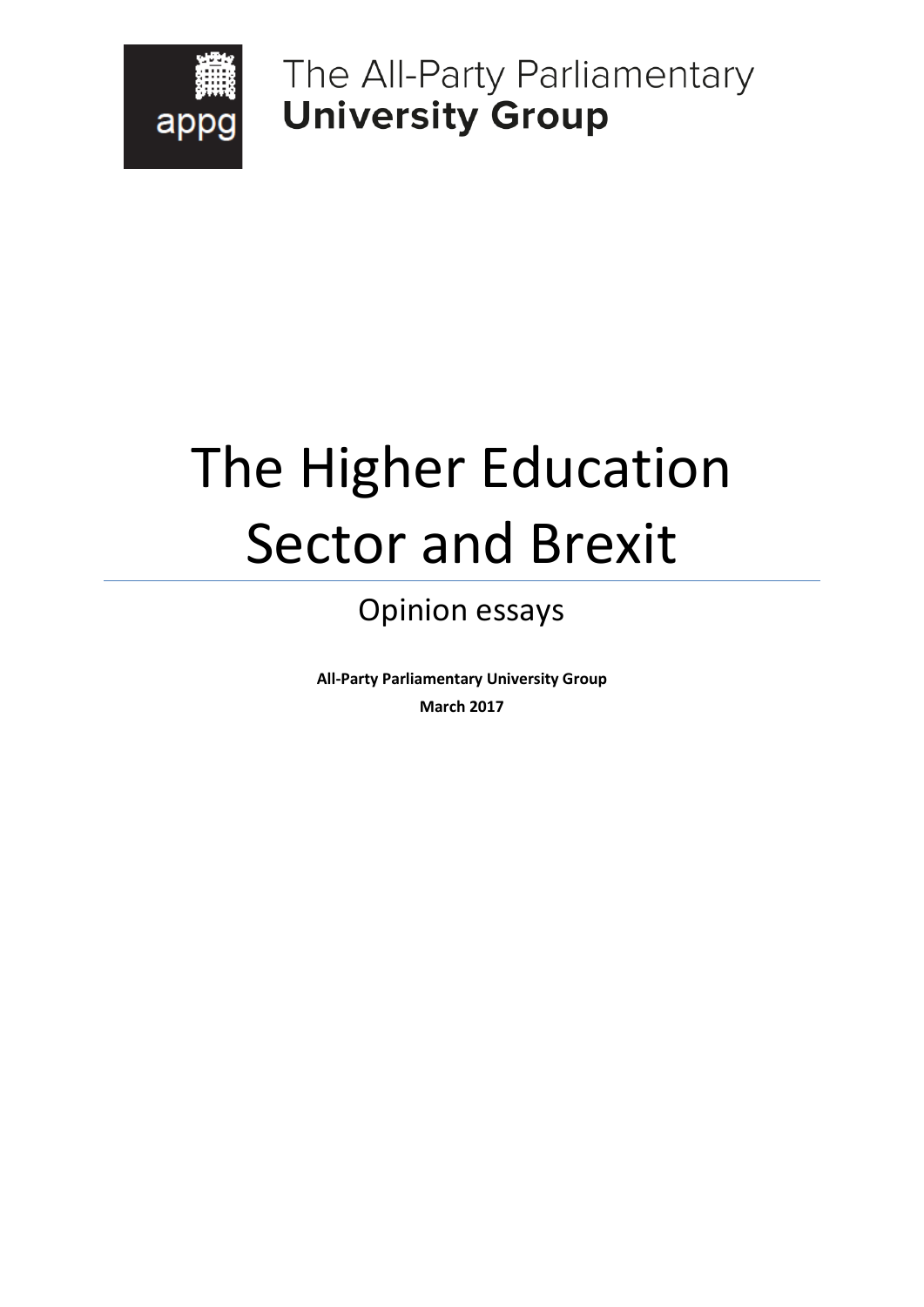# **Contents**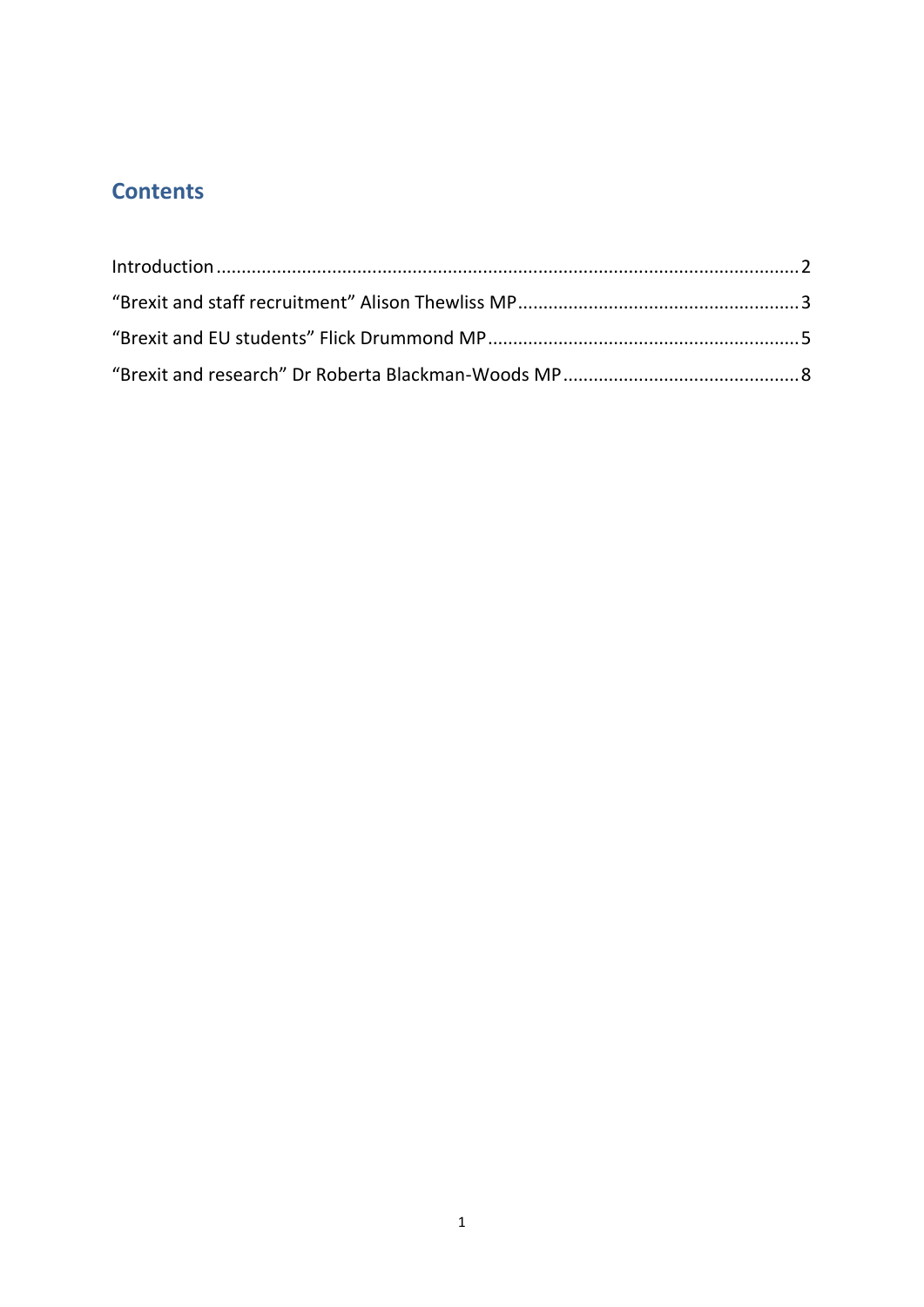### <span id="page-2-0"></span>**Introduction**

The All-Party Parliamentary Universities Group met at the end of October 2016 to discuss the effect that negotiations and a new deal would have on the higher education sector.

The discussion focused around concerns that students may be used as a negotiating point, the importance of ensuring continued collaboration of research, the Erasmus scheme, and finally how Brexit coupled with the Government's focus on an Industrial Strategy could provide an opportunity for the sector.

On Wednesday 29 March 2017, the Prime Minister triggered Article 50. As the Government turns to the negotiations it will be seeking to minimise any turbulence and maximise opportunities.

With this historic moment now having taken place, the officers of the group felt that it would be useful to hear opinions from different political parties on a few of the key issues for the sector over the negotiation period and beyond. They wished to present these to all members of the University APPG and to the wider interest public to help inform discussion.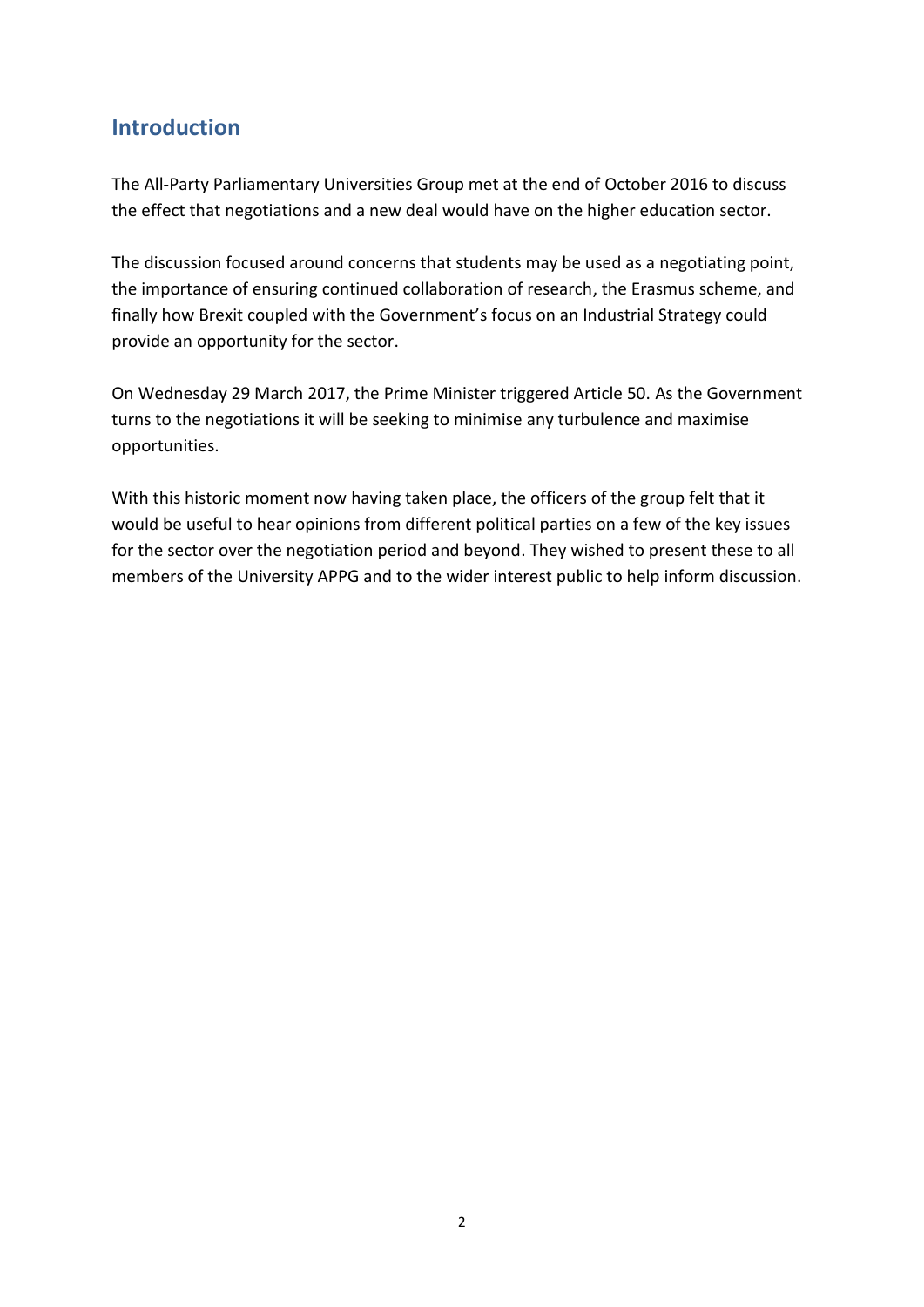# <span id="page-3-0"></span>**"Brexit and staff recruitment" Alison Thewliss MP**

The UK-wide vote to leave the European Union has had a number of profound implications for society as a whole, not least as the result will have an uneven impact across a number of different sectors of the economy. Higher education is one of the sectors that has been under the spotlight since Brexit, and it's not hard to see why.

28% of the UK's academic workforce are non-UK citizens, 12% from countries outside the EU and 16% are from EU countries. Scottish and UK universities are built on recruiting and retaining talented academic staff and on fostering international links and collaborations with other universities, and at the moment it is unclear how the UK Government intends to ensure these links are maintained and built on once the UK actually leaves the European Union.

#### **Risks to higher education in Scotland**

The risks to the higher education sector in Scotland encompass a number of financial aspects. Anecdotal information from universities is indicating that researchers in Scotland and the UK are struggling to obtain funding for research from Horizon 2020 and the European Research Council (ERC), both core mechanisms for funding vital scientific discoveries and promoting international collaboration across the EU. The EU is a major funding stream for European universities and Scotland already performs well in the European funding arena – in the first 18 months since Horizon 2020 was set up to fund research collaborations Scottish universities were awarded €110 million of Horizon 2020 funding within the first 18 months – around 10% of the funding awarded to the whole UK. As ERC grant recipients must spend 50% of their time in an EU member state or associated country, it is clear that a great deal of thought is required to make arrangements for researchers to continue to access this vitally important source of funding. It creates an immediate problem that worried researchers may move from universities in Scotland to other countries in the EU as a means of providing reassurance and retention of existing grants under the ERC/Horizon 2020 programme.

I am yet to see any solid thinking from the UK Government on the challenges for retaining research funding in their approach to the Brexit negotiations, and at present there are no assurances from the UK Government that funding will continue on the same basis once the UK leaves the EU or will be matched by the Treasury. I share the concerns of academics about the implications of losing access to this funding for future projects and for Scotland's reputation as a world-leading destination for academic research and the UK Government's response does not go far enough in addressing these concerns.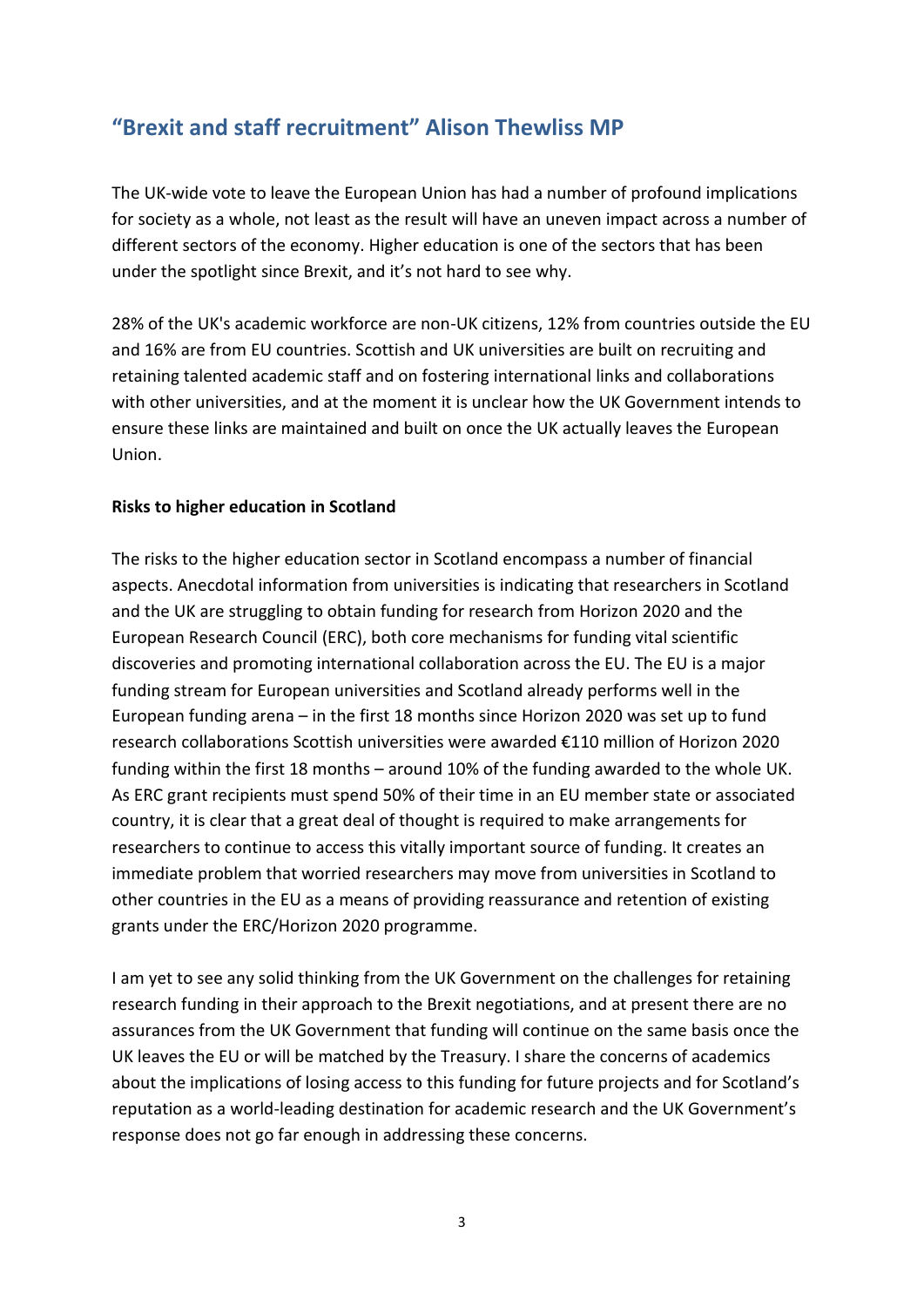Prior to the EU referendum I produced a report on the benefits of the European Union to the city of Glasgow and it highlighted the important role that international students and staff play in the life of the city. According to figures published by the 2016 International Student Survey, 82% of EU students and 35% of non-EU students said that Brexit would make the UK a less attractive destination for study. Based on present student numbers in the UK, this could mean that up to 113,116 international students could be deterred from coming to the UK to study as a result of Brexit, which will have a serious financial impact as well as a cultural impact on our universities.

#### **Knowledge exchange**

Knowledge exchange is already facilitated within the EU through the Erasmus+ programme for students, but also through the Marie Slodowska-Curie Actions within the Horizon 2020 programme. The Marie Slodowska-Curie Actions programme offers unrivalled training and networking opportunities for researchers across the globe, which includes the annual European Researchers' Night, which serves as an opportunity to link young researchers from countries in the EU and beyond and demonstrate to them the value of a career in academic research.

#### **An approach for Scotland**

In Scotland, we need a unique approach to reflect the reality that all local authority areas in Scotland voted to Remain in the EU and the clearly expressed will of the people of Scotland that they see their future as part of an EU based on research collaboration and innovation. We will only be able to do that through a clear approach, which guarantees the existing residency status of researchers from across the EU in the UK and seeks to protect and maintain the valuable international collaborations that the EU has helped to facilitate over the last few decades.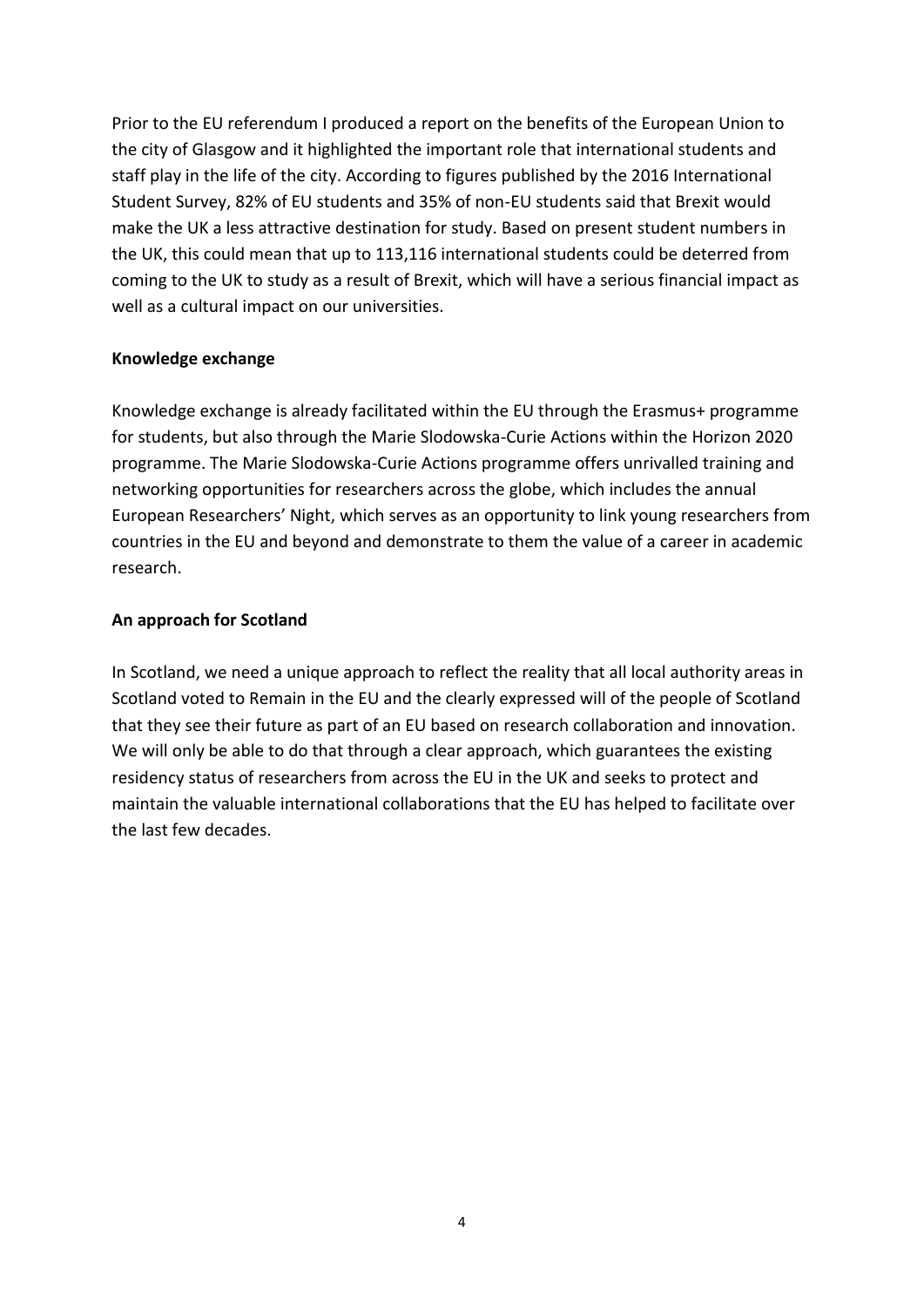# <span id="page-5-0"></span>**"Brexit and EU students" Flick Drummond MP**

The UK has a world-leading university sector, traditionally attracting talent from around the world. That is not just a legacy of Empire or by virtue of the English language – the UK competes because it has superb institutions and staff. The UK higher education sector has got used to facing improving overseas competitors, and it is increasingly difficult for universities to ignore market economics. Institutions and academics collaborate, but they are also chasing a finite level of funding and numbers of students around the world.

Brexit introduces a number of uncertainties for the future to society, but the concerns of universities should be listened to carefully by the government. In my constituency, the University of Portsmouth has grown in stature in a number of fields, and has broken into the top tier of European establishments. The concerns of the university are also the concerns of a large number of my constituents, and I share them.

#### **Contribution of EU students**

EU students contribute a great deal to UK universities and the wider economy. They have been excellent ambassadors for the UK, often without realising, when they return home or move on in the world. They acquire an understanding of our attitudes, institutions, and culture. They form relationships with people here which are often beneficial to both sides later on. The Erasmus programme has been recognised around Europe for its social value as well as its academic value.

It is very valuable for British students to be able to study in the EU. Businesses want prospective employees to have a "global outlook", and to be able to empathise with people from a wide range of backgrounds. It makes sense to train our students in an environment which sets them up for their working lives.

UK academics will also want the same assurance that they can work and liaise with their colleagues overseas as they have now. The ability to work on transnational projects and maintain international networks of research is very important. So too is the continued recognition of qualifications and standards across borders. Standards recognition will be a key issue all the way across our Brexit negotiations, because without it we will find it very difficult to engage with the EU on any level.

While EU students cannot be charged higher fees than their UK counterparts at present, they do still make an important economic contribution. There are courses which are only viable because they are able to recruit from a wide pool. The University of Portsmouth has an MSc in Counter Fraud and Counter Corruption Studies which is composed of 40% EU students, and another 30% of non-EU overseas students on top of that.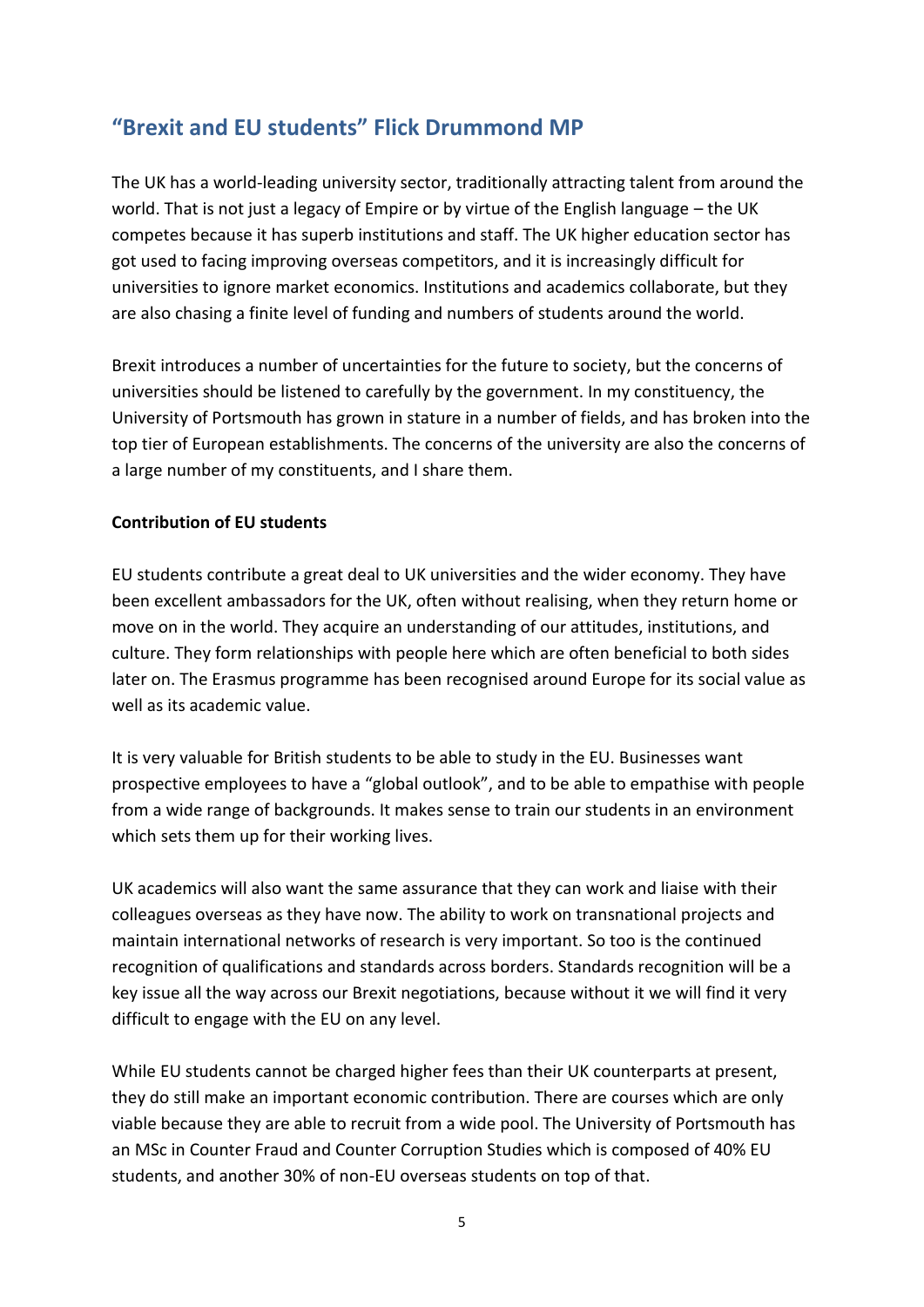At Southampton Solent University, the BEng Yacht and Powercraft Design course has a majority of EU-national students. It is an internationally-renowned course, and one of its graduates has designed yachts which have won the Vendee Globe race, the world's most challenging event.

The Modern Foreign Languages PGCE at Portsmouth is nearly 75% EU students. We have fewer UK students taking foreign languages, and there is a terrifying skills shortage in prospect in language teaching as a result. We increasingly depend on foreign students qualifying as teachers here.

Post-graduate courses in many technical, scientific and IT subjects are between a third and a half composed of EU students. The future of our research and development, in universities and in industry, relies on being able to attract top-quality people from around the world. That applies to university staff, too. One of the areas where Portsmouth University has a leading capability is in its Institute of Cosmology and Gravitation. It has more non-UK staff than UK staff. There are over 30,000 scientists from around the EU working at our universities. Universities want assurance that they will be able to recruit the best staff, wherever they come from. We should let them do so.

Nobody expects that for EU students the door will suddenly slam shut. UK universities also attract large numbers of non-EU overseas students, and moreover they are free to set higher fees for them than for UK/EU entrants. But the uncertainty is already proving to be a brake on recruitment and enrolment from the EU. Post-Brexit UK universities may face a different kind of competition for talent from their former EU counterparts. Unless we are able to agree a reciprocal deal, EU students could need visas in the same way that non-EU students do. This will add to the burdens on the immigration authorities, institutions, and students.

#### **Priorities for the negotiations**

An immediate priority must be sorting out a guarantee for EU nationals already in the UK as the first item in the Brexit negotiations. Our government has already urged all 27 of our EU colleagues to deal with this so that EU nationals here and UK nationals abroad can avoid uncertainty. I am sorry that our partners are blocking this. I hope EU nationals in the UK will feed back to those governments that their attitude is senseless. The UK government is in no doubt of the importance of settling the issue quickly.

The other key issue is access to funding. The government has guaranteed that Horizon 2020 projects will be funded after Brexit whatever happens. UK Research and Innovation has been created because the government recognises the importance of these things to our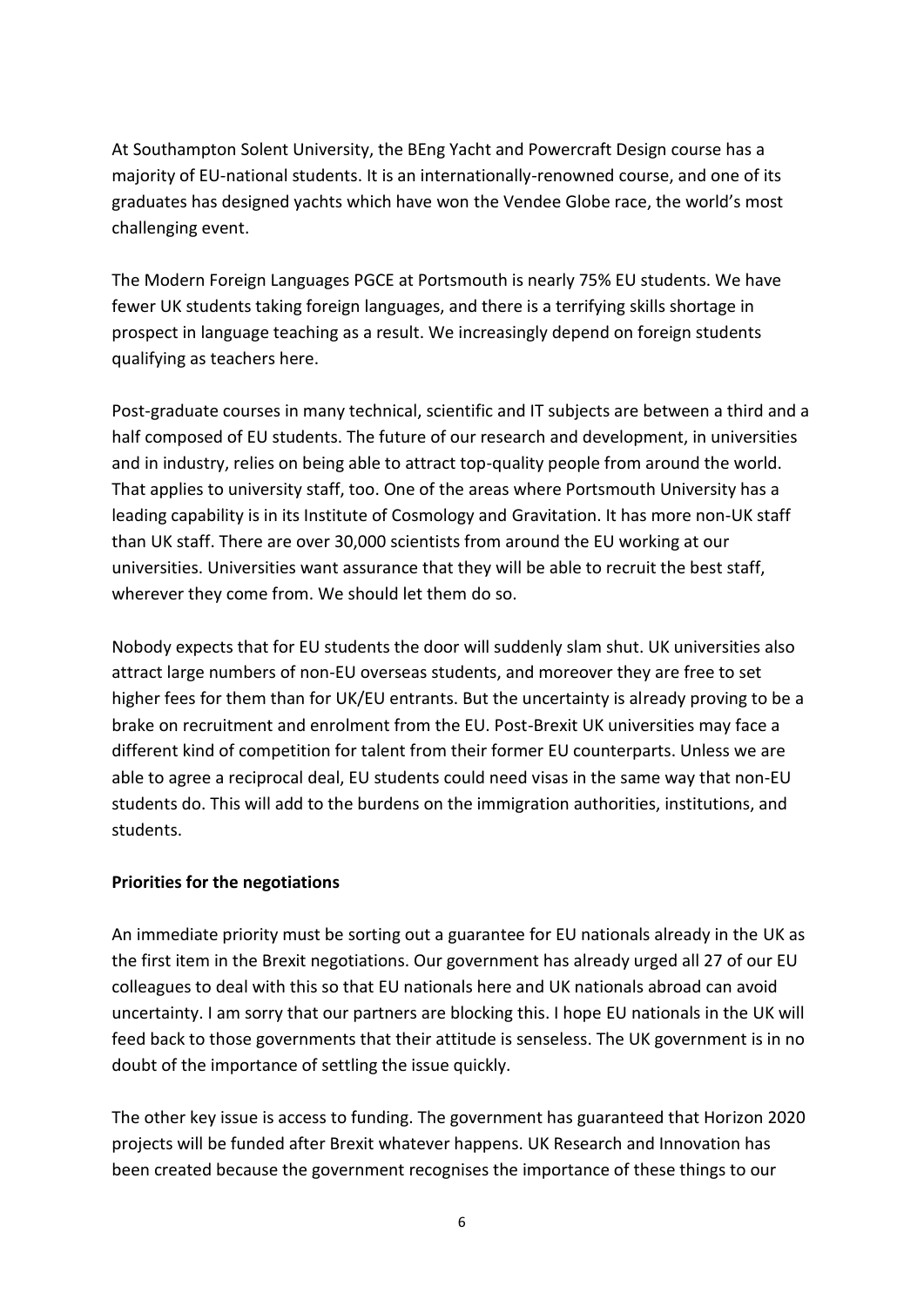industrial strategy. We must make sure that the portion of our EU contribution currently returned to the UK higher education sector by the EU is matched directly post-Brexit. There is a good argument for saying we should be increasing our spend on higher education!

Our higher education sector is at once a successful export industry, an incubator of future UK talent, and a generator of new ideas and technologies which drive our country forward. Brexit creates a number of uncertainties, but it does not in itself undermine the strong fundamentals of our higher education sector. Everyone with an interest in our universities must work together to overcome the challenges and move the UK forwards.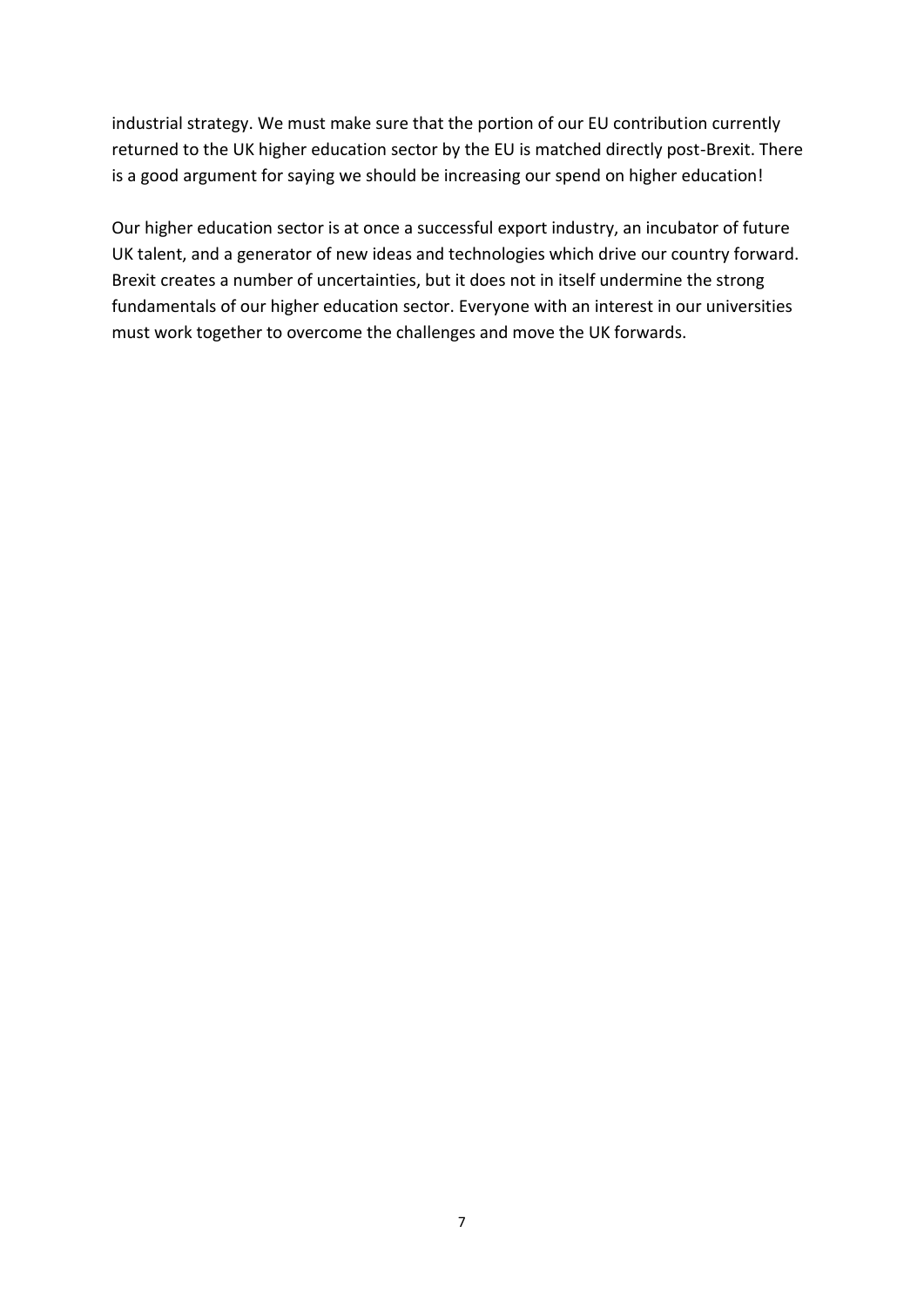## <span id="page-8-0"></span>**"Brexit and research" Dr Roberta Blackman-Woods MP**

The UK's vote to leave the EU in June sent shockwaves through the higher education sector in the UK. Even before Article 50 was triggered, it was clear that the effect on the higher education sector, and in particular, research, could be substantial. This section will examine the likely impact of Brexit on research funding and collaboration and the consequences for EU nationals living, working and studying at UK universities. It will suggest some actions that both the Government and universities in the UK can take to mitigate the possible downsides of Brexit, and ensure that the UK's higher education research sector retains important European links and stays at the heart of both European and global research networks.

#### **Research funding**

**.** 

One of the most obvious impacts of Brexit on research is the issue of research funding. In the 2014/15 year, UK universities received £836 million in research grants and contracts from EU sources<sup>1</sup>. As CaSe has pointed out the UK is a net receiver of EU funding for research; receiving £8.8bn between 2007 and 2013 compared to an indicative contribution of £5.4bn, a net gain of £3.4bn over the period and a sizeable funding gap to fill. The Government has responded, in part, to the question of where the money will come from for UK research projects when the UK leaves the EU by guaranteeing that any of the Horizon 2020 project's £60 billion budget which is granted to UK research projects before the UK leaves the EU will continue after the UK's exit from the EU<sup>2</sup>. Whilst this is welcome, there is much more that needs to be done to ensure that the current levels of funding are maintained in the aftermath of Brexit. Also, it needs to be recognised that Horizon 2020 funds have a wider distribution across the university sector than those from research councils so how replacement funds are applied is important too.

One way the Government could act to alleviate concerns about funding would be to set up groups similar to the existing industrial strategy challenge fund, which will help to fund research in areas linked to the UK's industrial priorities<sup>3</sup>. If similar funds for different regions and/or devolved area could be established, it would provide a degree of clarity to universities and researchers as to the general types of research the Government is likely to look to fund once the UK leaves the EU and no longer has access to European funding streams.

<sup>1</sup> http://www.universitiesuk.ac.uk/news/Pages/economic-impact-on-the-UK-of-eu-research-funding-touniversities.aspx

<sup>2</sup> https://www.gov.uk/government/news/chancellor-philip-hammond-guarantees-eu-funding-beyond-date-ukleaves-the-eu

<sup>3</sup> https://hansard.parliament.uk/commons/2016-12-19/debates/292C9A19-9A13-482A-961B-F893AEE899E9/ExitingTheEUScienceAndResearch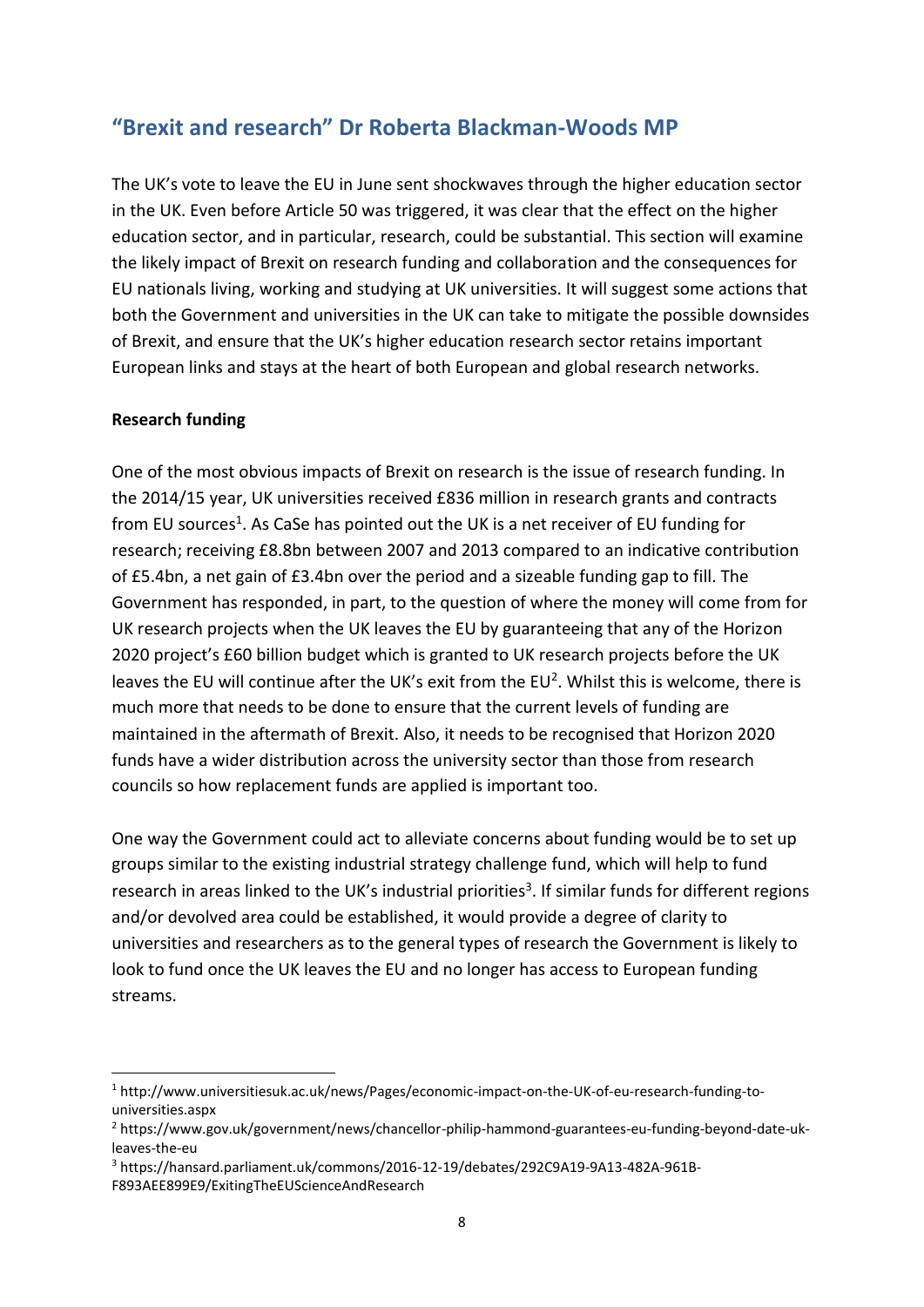There is also the issue of indirect research funding to consider as a number of universities have benefited from European structural funds, such as ERDF, and social funds (e.g. ESF) too. Some universities have also taken advantage of the ability to take out loans from the European Investment Bank (EIB). Some universities have also taken advantage of the ability to access loans from the EIB to develop their campuses<sup>4</sup>. As a non-EU member, the UK will no longer be able to access loans from the EIB unless this is unilaterally agreed by the EIB's board of governors<sup>5</sup>, meaning UK universities could lose access to an important source of finance for future infrastructure and development projects.

#### **Research collaborations**

Anecdotal data from UK researchers suggest that they are already being excluded from some projects as EU researchers are concerned that the inclusion of British researchers could damage their chances of accessing Horizon2020 or other European funding streams. UK researchers do work with universities and institutions across the world, however collaborations with European partners are significant, with 47% of the UK's co-authored articles published between 2008 and 2012 being written with EU or European Economic Area (EEA) research partners. Collaboration with researchers in other EU countries is high partly because the framework provided by Horizon 2020 and the European Research Council (ERC) makes it easier to submit joint bids for funding which involve partners from multiple countries. The Government should therefore have an objective of securing continuing access to EU research networks after the UK leaves. Ideally they would also retain some influence over the design and allocation of future EU research funding streams, although how this will be achieved is far from clear at present.

#### **Research staff**

**.** 

The impact of Brexit on research staff is likely to be extensive although it could be minimised somewhat if the Government were to provide guarantees about the future ability of EU nationals working in the UK to remain after the UK leaves the EU<sup>6</sup>. Researchers living and working in the UK are understandably very concerned about their future and the uncertainty about whether they can continue to live and work here once Brexit takes place. As a result of this, many research staff who are EU nationals may consider leaving their current role and apply for work elsewhere in the EU, where their future is less uncertain. In general of course, EU nationals may stop applying for academic/research jobs in the UK. This could lead to difficulties with staff recruitment, as research by the Higher Education Funding Council for England (HEFCE) found that almost 40% of new academic posts created between

<sup>4</sup> https://www.ucl.ac.uk/news/news-articles/0416/280416-european-investment-bank

<sup>5</sup> https://www.ft.com/content/67715276-5742-11e6-9f70-badea1b336d4

<sup>6</sup> http://www.bbc.co.uk/news/business-38359632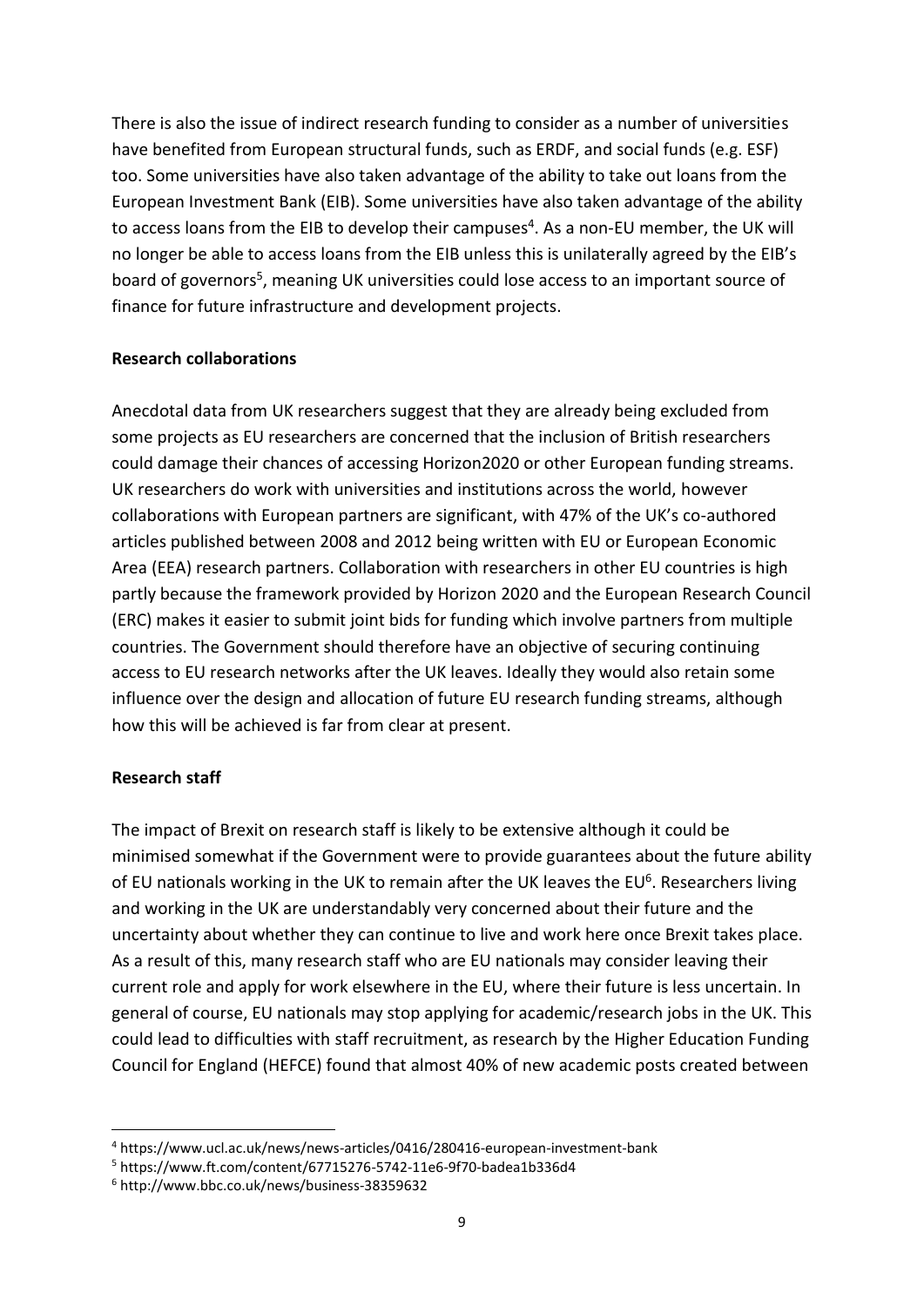the 2004/5 academic year and the 2014/15 academic year were filled by EU nationals from outside the UK.

#### **Research students**

Around 125,000 students at universities in the UK are from other EU countries<sup>7</sup>, and as these students generate £3.7bn for the UK economy and support over 34,000 jobs in the UK<sup>8</sup>, the impact of a decrease in EU student numbers could be significant and negative, not just for universities and the higher education sector, but also for the wider economy. Research students play a key role in the ability of UK institutions to carry out high quality research, and their importance to the sector should not be underestimated.

Research students will be further affected by Brexit if the Government makes changes to the fees they pay, and the loans and grants they are able to obtain to help them study and carry out research whilst in the UK. The Government has guaranteed that all EU nationals who are currently receiving student loans, or who will start to receive student loans in the next few academic years will be covered for the duration of their course. There are however very few guarantees when we look further ahead to new generations of students, especially those who are applying after 2018/19. At the moment, students from the rest of the EU pay the same fees as UK nationals at UK universities, but if they end up paying more and not having access to loans this could result in a substantial decrease in EU student numbers which would be damaging to some HE institutions.

#### **The way forward**

**.** 

It is undeniable that Brexit presents a number of challenges for the UK's Higher Education sector, and particularly for research, as this paper has discussed. There are threats to the ability of UK researchers to have access to funding; to participate in EU and international research networks; and there may also be issues with the recruitment and retention of staff from EU member states. These challenges can be overcome, but both the Government and UK universities need to act to prevent significant problems with research funding, and staff and student recruitment emerging. The Government needs to commit to replacing research and innovation funding lost by the UK exit from the EU, and this will need to be in excess of the money already allocated in the 2017 Spring Budget for this purpose.

As UUK, CaSE, the Russell Group and others have argued, the Government should also provide innovation-focussed capital investment projects to replace funding opportunities currently available through European Structural and Investment funds, which are likely to be lost post Brexit. Consideration should also be given to establishing some regionally based

<sup>7</sup> http://www.universitiesuk.ac.uk/news/Pages/eu-students-vital-to-regional-economies.aspx

<sup>8</sup> http://www.universitiesuk.ac.uk/news/Pages/eu-students-vital-to-regional-economies.aspx